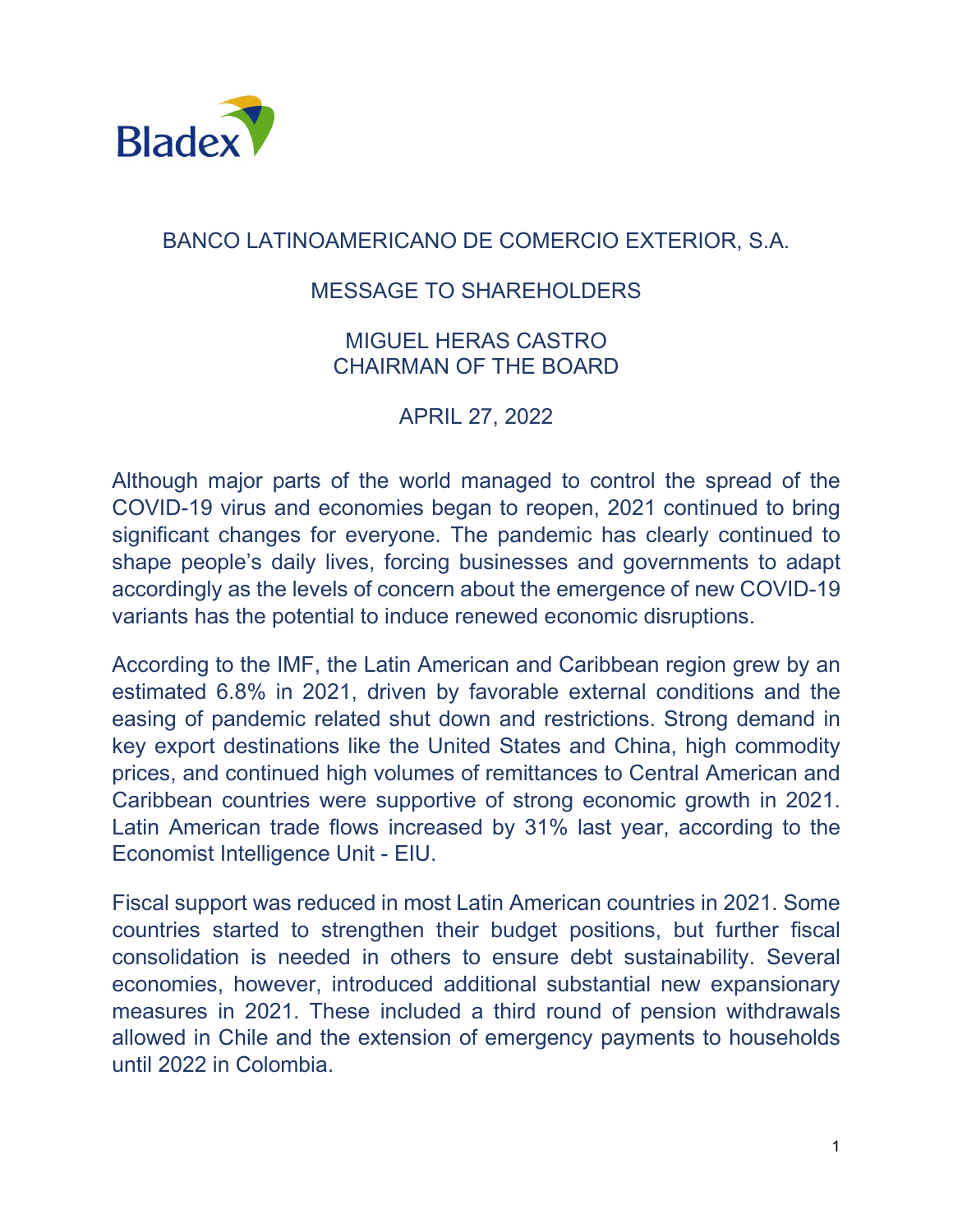Inflation increased throughout the Region, and in most cases, it exceeded the targets set by central banks. This increase is attributed to the consolidation of demand associated with the economic reopening, the increase in food and energy prices, and in some countries, the depreciation of the currency and the strong increases in the money supply.

Given the Region's history of high inflation, central banks reacted quickly and decisively to the sharp rise in consumer prices. The speed of monetary policy tightening differed across countries depending on their position in the economic cycle, and the degree and scope of price pressures and central bank credibility. In Brazil, Chile, Colombia, Mexico and Peru, policy rates rose between 1.25 and 7.25 percentage points over the course of 2021. In some cases, these increases were combined with forward guidance that signaled further rate increases in the coming months.

Against this backdrop, Bladex managed to close the year 2021 on a very positive note, after consecutive quarters of continued growth, both in terms of income and loan portfolio, achieving earnings of US\$62.7 million in 2021. The Bank's commercial portfolio stood at US\$6.5 billion, composed of US\$5.7 billion in loans and US\$805 million in letters of credit and other offbalance sheet exposures.

As of December 31, 2021, Bladex's commercial portfolio remained well diversified and focused on high quality exposures, with 43% in investment grade countries, 48% with financial institutions and 17% with sovereign and state-owned corporations. In addition, the Bank's investment portfolio, increased to US\$825 million dollars, composed of US\$631 million in bonds, related to investment management activities aimed to complement the Bank's commercial portfolio and US\$194 million of corporate debt securities classified as high-quality liquid assets.

Reviewing the balance sheet, the year closed with a total of US\$47.1 million in allowance for credit losses or 0.6% of the total Credit Portfolio, while the impaired portfolio stood at 0.2% of total loans, which highlights the strengths of our business model and the soundness of our loan portfolio.

Bladex's financial position remains solid, with a healthy and well-diversified asset composition, and a strong funding structure with increased tenors and diversification. Total assets increased to US\$8 billion, or 28% with respect to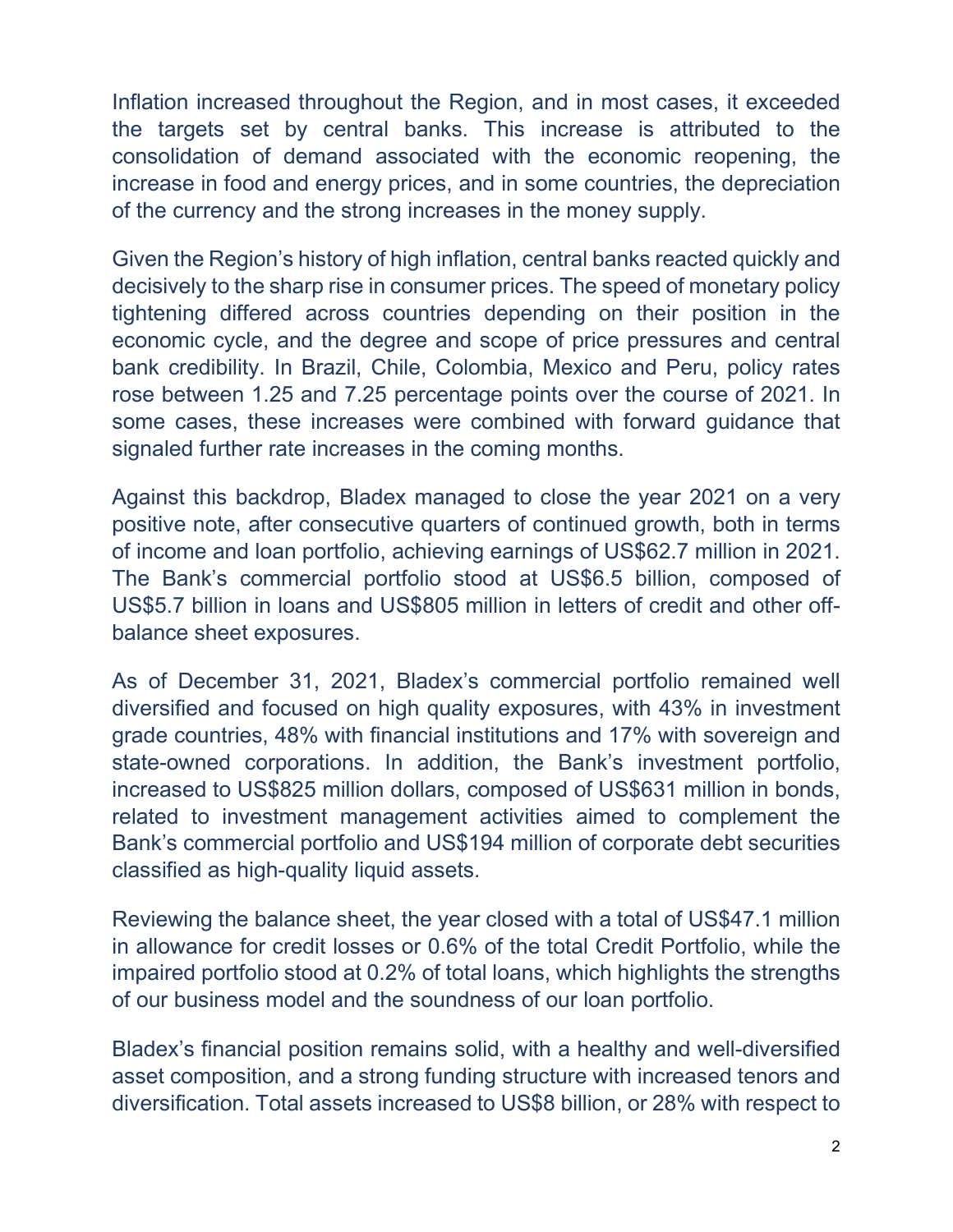2020, surpassing 2019 pre-Covid levels, on the back of the rebuilding of loan portfolio balances close to pre-pandemic levels, coupled with the constitution of the investment portfolio, denoting resilient level of deposits and diversified funding with ample access to capital markets, showcased by new successful bond issuances in Mexican capital markets, as well as several private placements among investors in Europe, Asia, the Americas and Africa.

The continued growth in the Bank's deposit base also denotes the growth of its new Yankee CD program, through which the Bank has been able to attract a new investor pool to further enhance the diversification of its financial resources, coupled with the steady support from the Bank's Class A shareholders.

The Bank maintained a solid Basel III Tier 1 capital ratio of 19.1%, after having kept the annual dividend at US\$1 per share and the successful completion of its open market stock repurchase program in a total amount of US\$60 million, under which 3.6 million shares were repurchased since its launch in mid-May of 2021.

Bladex's strong financial position and performance in 2021, with its solid capitalization, sound asset quality and diversification and prudent risk management, as well as its adequate liquidity management and diversified and stable funding base, have also been recognized by the relevant rating agencies. We are very pleased to inform you that all three main rating agencies ratified the Bank's international investment grade ratings and improved its outlook to stable from negative in the midst of the COVID-19 pandemic, as was affirmed by S&P in April 2021, followed by Fitch's rating action in September 2021. Moody's had already done it in 2020.

Senior Management at Bladex also experienced important changes in 2021 with the arrival of two seasoned professionals like Samuel Canineu, as the new Chief Commercial Officer, and Olazhir Ledezma, in charge of the Strategic Planning Office.

In 2021, the Board also laid the foundation for further growth by reinforcing the Strategic Planning Office and approving other relevant changes to the Bank's organizational structure and management incentive plans, aiming to boost its ability to process a larger number of transactions and offer more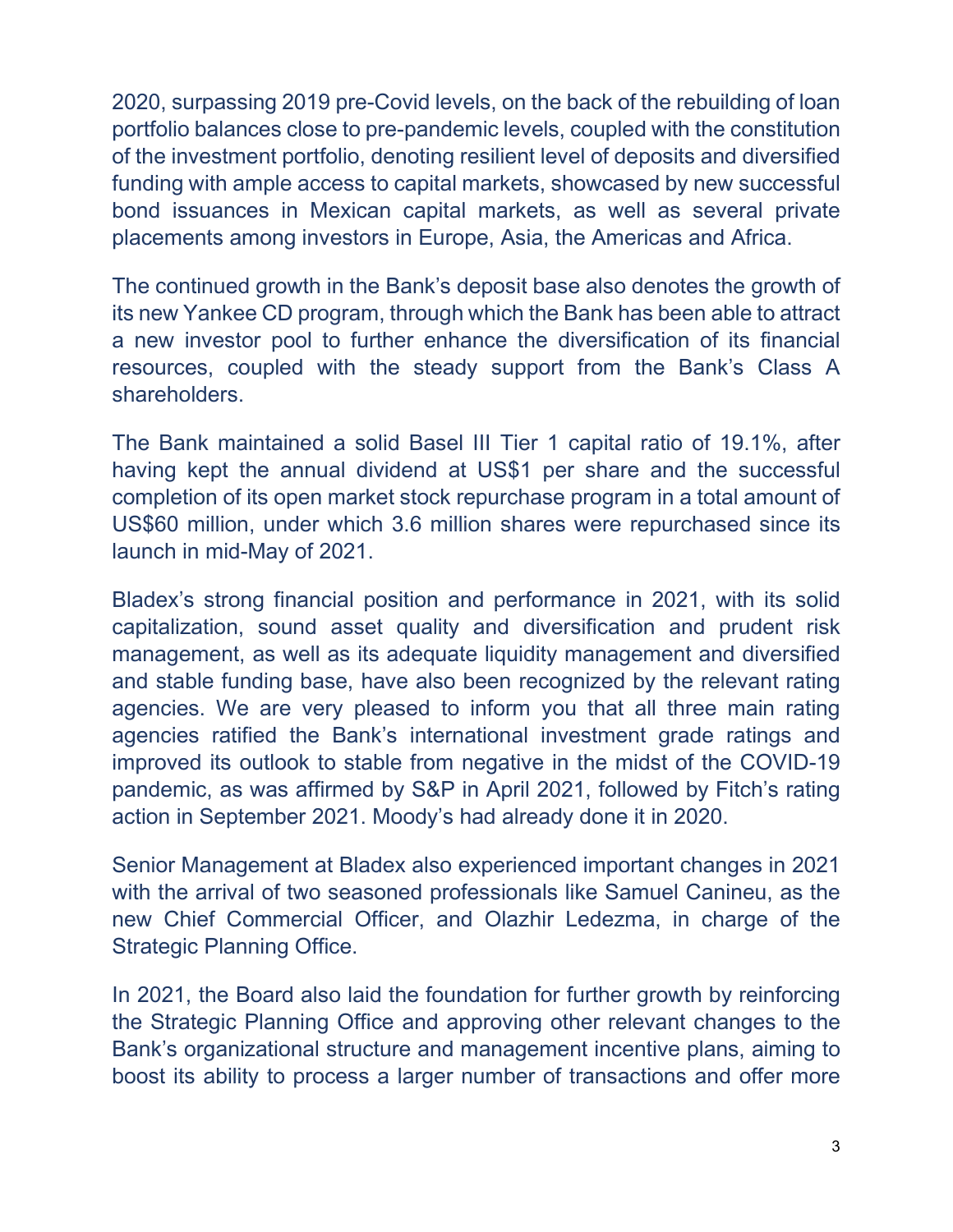structured trade solutions to better serve our customers' needs throughout the Region.

The Bank is mindful of the need to conduct its business and generate value for our stockholders in a sustainable manner. The Board and Senior Management recognize that strong governance, environmental stewardship, and social responsibility are critical to building long-term business success. We are committed to sustainable business practices and to implementing oversight and processes throughout our operations to effectively manage Environmental, Social, and Governance (ESG) matters relevant to our business over time. Through various initiatives, we aim to make a positive impact in our communities, embed social and environmental considerations in our businesses and investment decisions, provide a supportive and inclusive workplace environment, and act in environmentally conscious ways.

As an overseer of risk and a steward of long-term shareholder value, the Board has the ultimate responsibility for the oversight of the ESG-related risks and opportunities that may impact our business. Beginning this year, the Compliance and Anti-Money Laundering Committee will provide primary oversight of our ESG initiatives and programs. This Committee is best positioned to oversee ESG due to the expertise and make up of its directors, and the existing strong focus on governance and compliance topics that are critical to our business. Other Committees will also play a relevant role and receive regular updates on ESG progress and goals.

Also, in keeping with the Board's commitment to gender diversity in leadership and representation, as a result of an extensive and thorough selection process carried out by the Board's Compensation Committee, and following its recommendation, the Board has nominated Ms. Lorenza Martinez Trigueros, to be elected at this Annual Shareholder´s meeting, as one of three candidates to represent our Class E shareholders at the Board. If elected, she will become the third female Director of the Bank and we are confident that her professional experience in the Financial Sector, public and private, coupled with her knowledge in the fields of fintech and digital transformation, will be of significant value to the Bank.

On the corporate social responsibility front, the work carried out during the year by the Fundación Crece Latinoamérica-Gonzalo Menéndez Duque,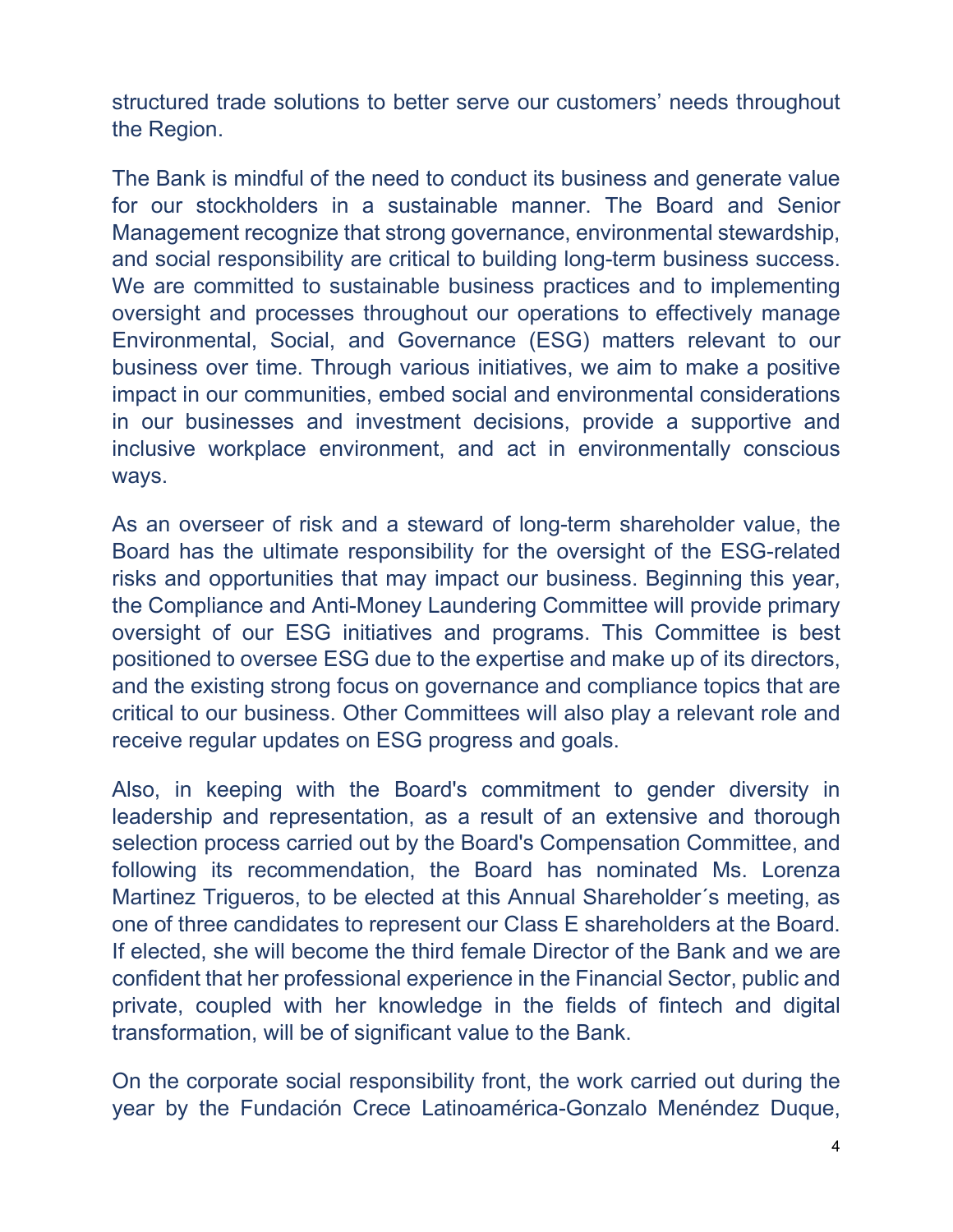reaffirms the commitment of our Organization to directly support the sustained development of the communities where we are privileged to operate. In partnership with nonprofit organizations, the Foundation has continued to promote community development and employee engagement through its corporate volunteering. These efforts have been primarily focused on education initiatives, including financial education and inclusion, scholarships for higher education, infrastructure of destroyed schools due to hurricanes, internet and remote learning for students during the COVID-19 pandemic, furniture and supplies for underprivileged schools.

At Bladex, Human Capital is the backbone for all the Bank's business activities and, as such, employees' wellbeing is one of the keys for meeting the Bank's objectives. The Bank's Human Development Department takes a holistic approach that evaluates the full employee experience, from recruitment and selection, to benefits, to training and professional development, to engagement and volunteering. We want Bladex to be a great place to work and build a career, providing opportunities of professional growth for all our employees. In adapting to the new reality resulting from the pandemic, the Bank ensures compliance with health and bio-safety standards to provide a safe working environment as employees returned to the office.

Before concluding these remarks, I would like to share a few thoughts regarding the impacts of the Russian invasion to Ukraine in our Region.

Even though Latin America is geographically far from the epicenter of the conflict and does not have particularly deep trade or financial and bank linkages with Russia, Belarus and Ukraine, the Region is bound to feel the ripple effects of the conflict; but not all effects are negative.

Except for Central America and most of the Caribbean who are net commodities importers, all other major Latin America economies are major commodity exporters, though the commodities export book varies significantly across countries. Commodities trade balance surpluses are sizeable and a major source of foreign exchange, and in most places also a relevant source of fiscal revenue. Hence, rallying commodity prices lead to stronger terms of trade and stronger local currency fundamentals inasmuch as they support growth, and lead to stronger fiscal and current account balances.